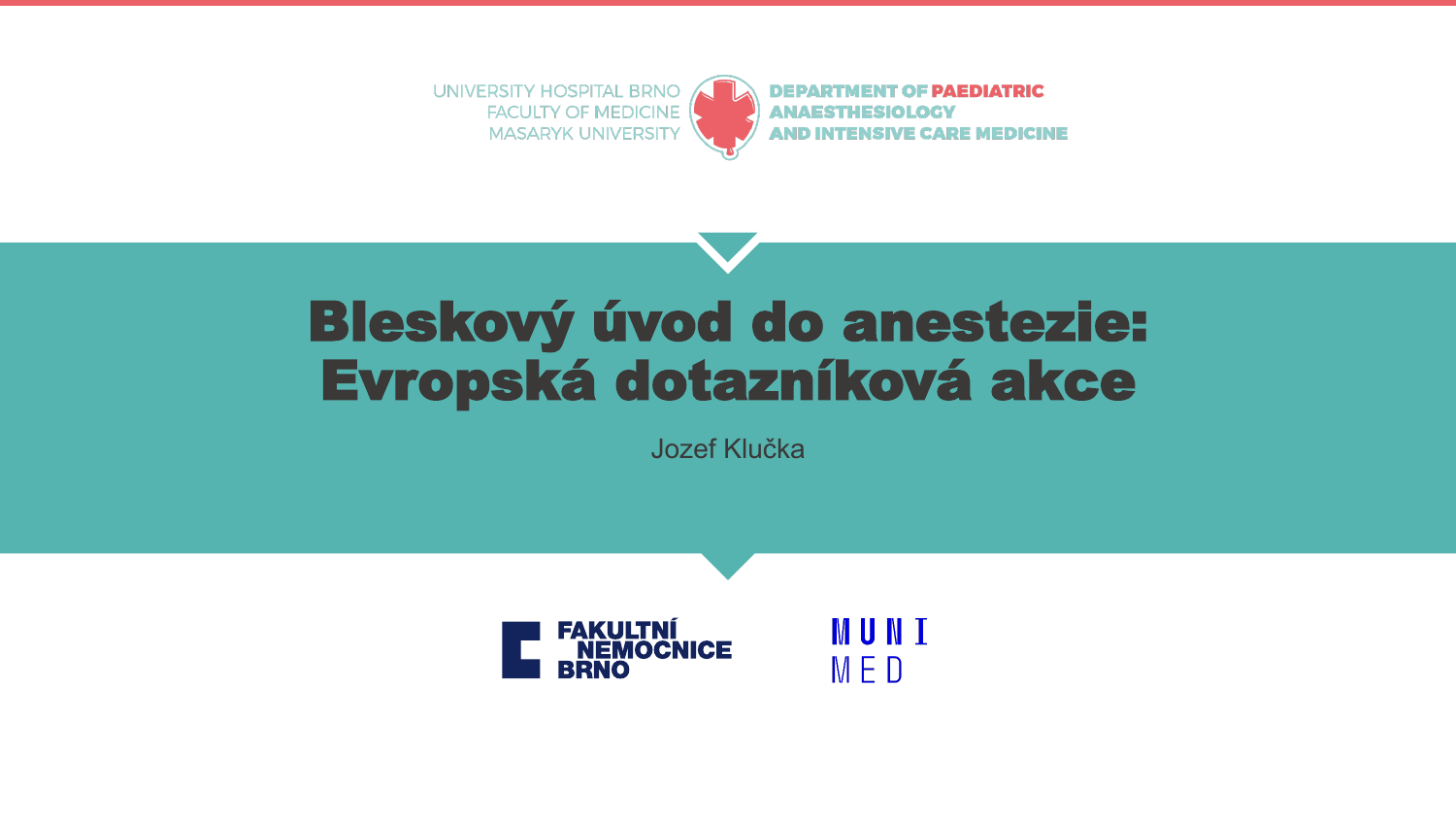# Rapid-sequence induction

- 1970 50 let v klinické praxi
- Thiopental + sukcinylcholin + Sellick ???
- Je to stále pravda?
- Kde jsou EBM data?
- Jaká je klinická praxe?

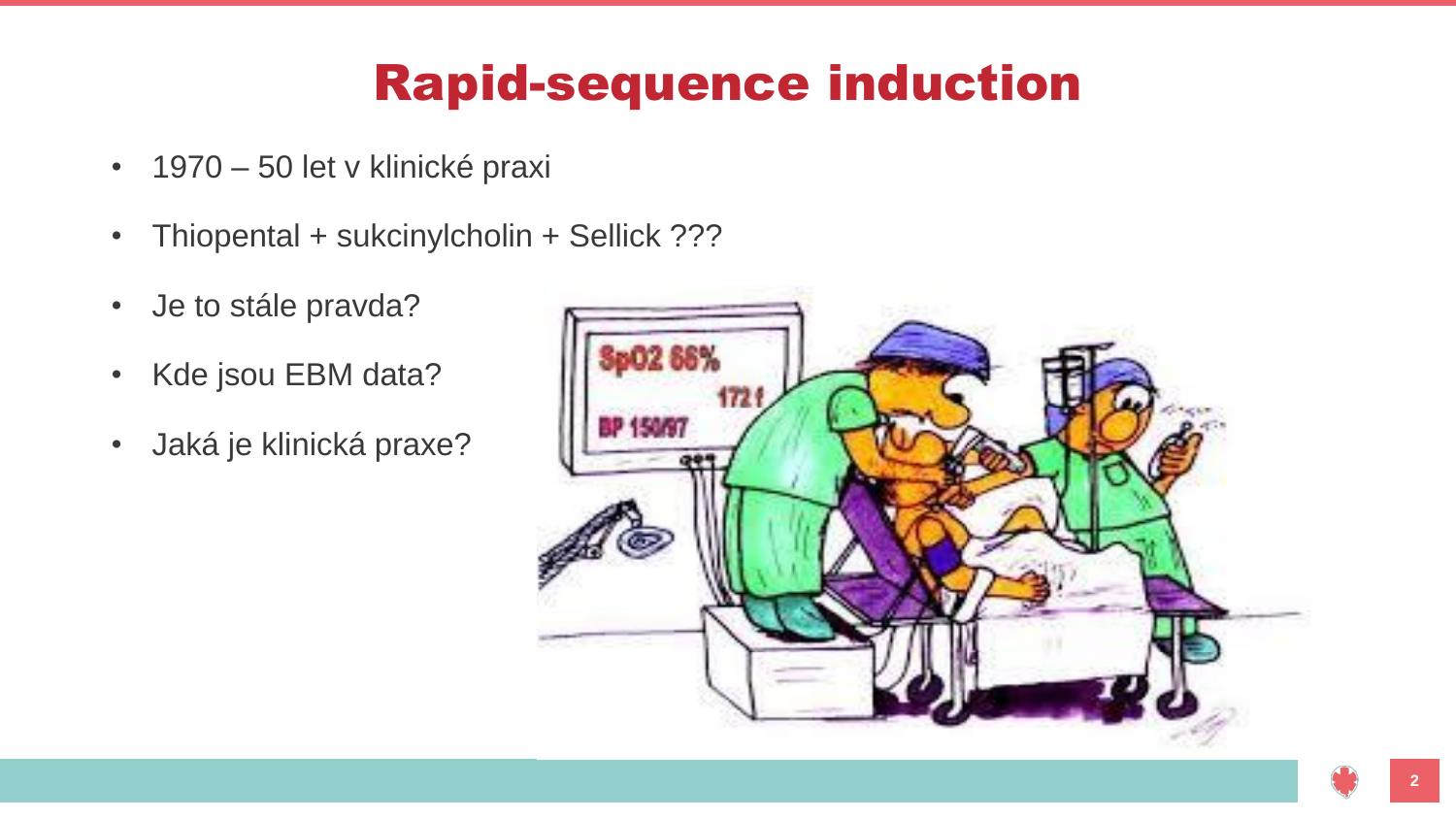

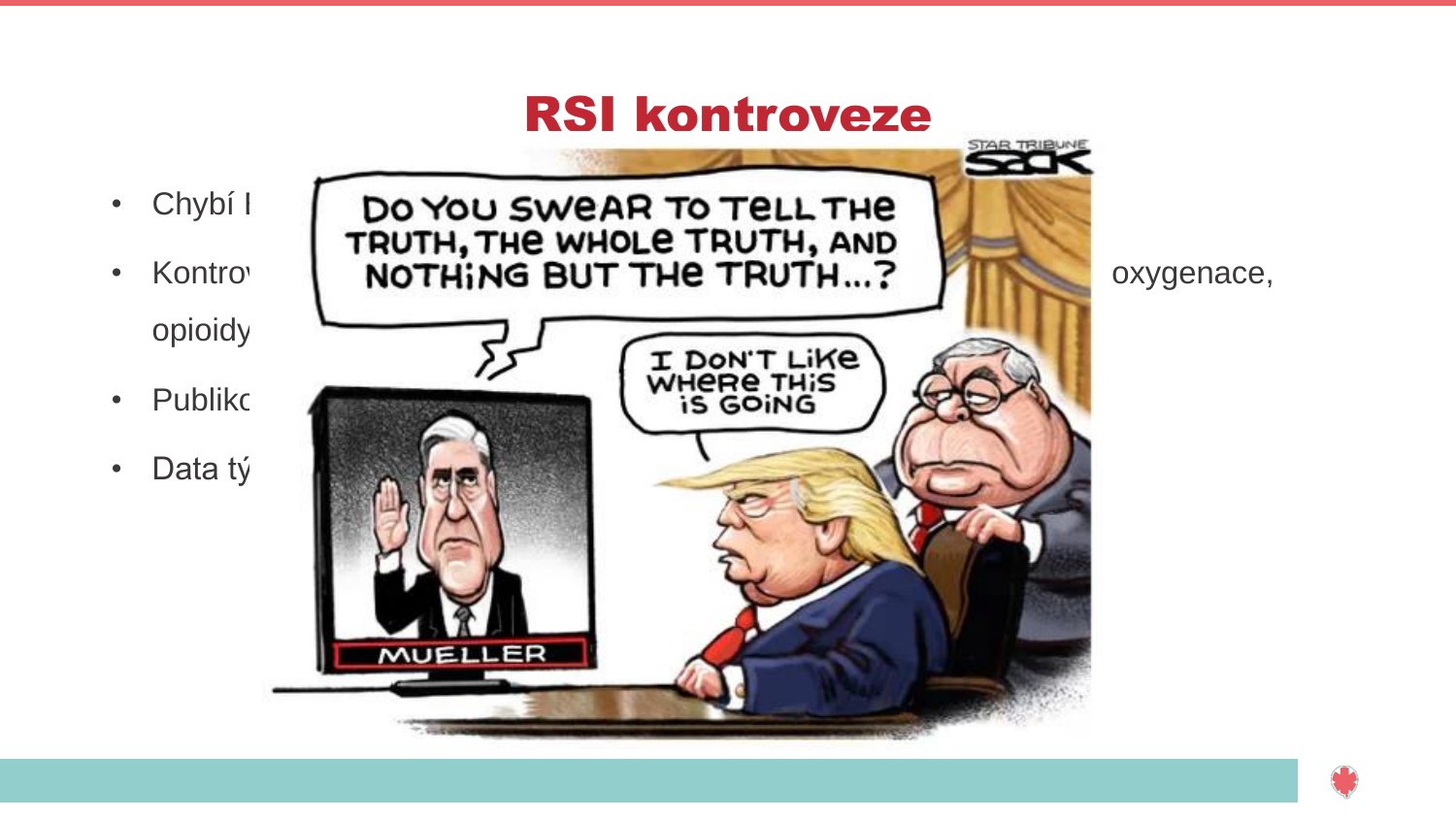## RSI dotazník

- Cílem bylo zhodnotit aktuální praxi RSI u dospělých versus dětských pacientů
- Příprava a komunikace s ESA 2 roky :D
- Rozeslán členům European Society of Anaesthesiology SurveyMonkey™
- Podpora ESA, ČSARIM, Akutně.cz

- 2 obecné dotazy (kvalifikace, místo praxe)
- 11 dospělý pacienti RSI
- 12 dětský pacient RSI
- $\cdot$  5-7 minut

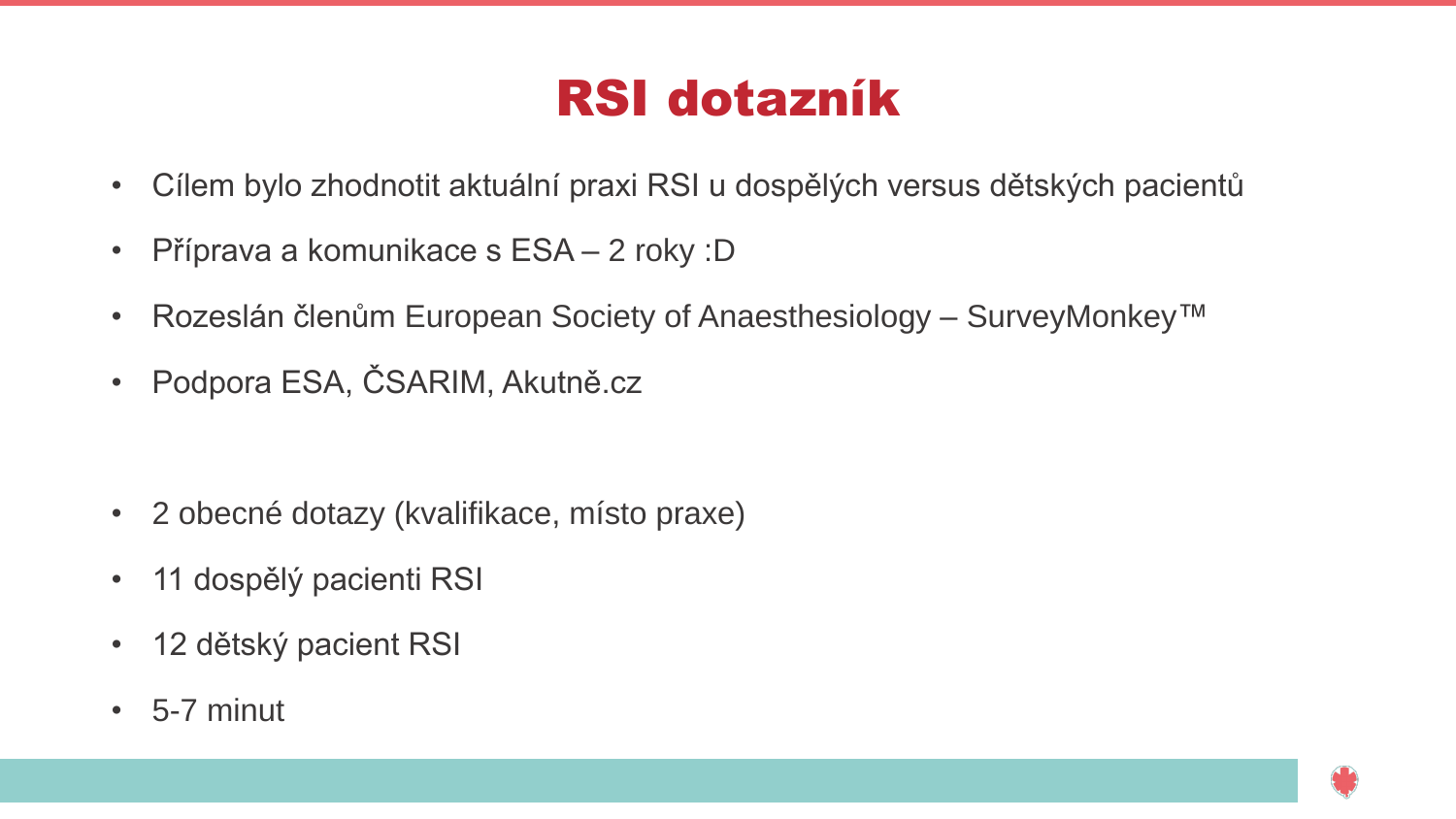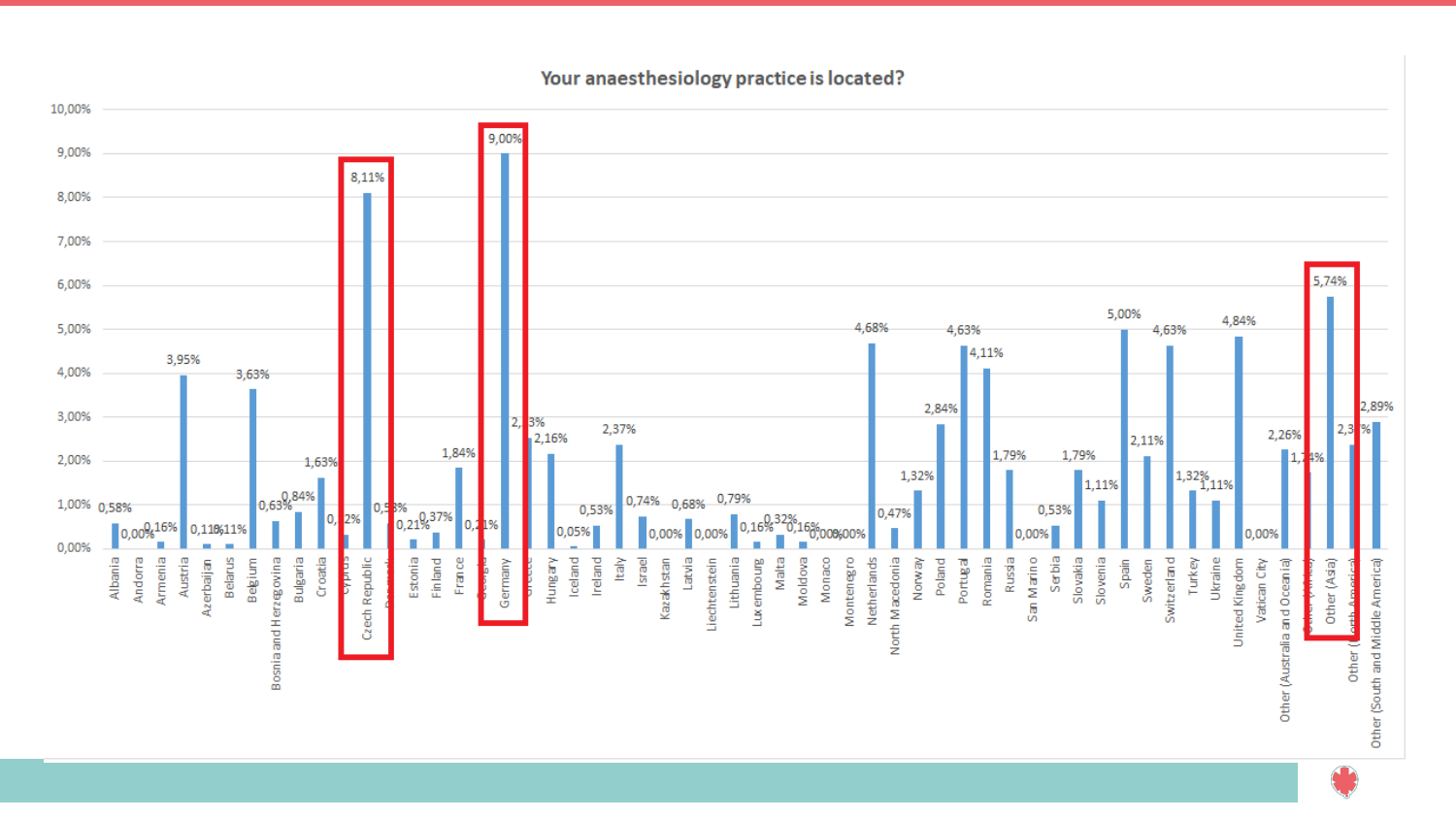### In what situations do You indicate RSI? (multiple choice question)

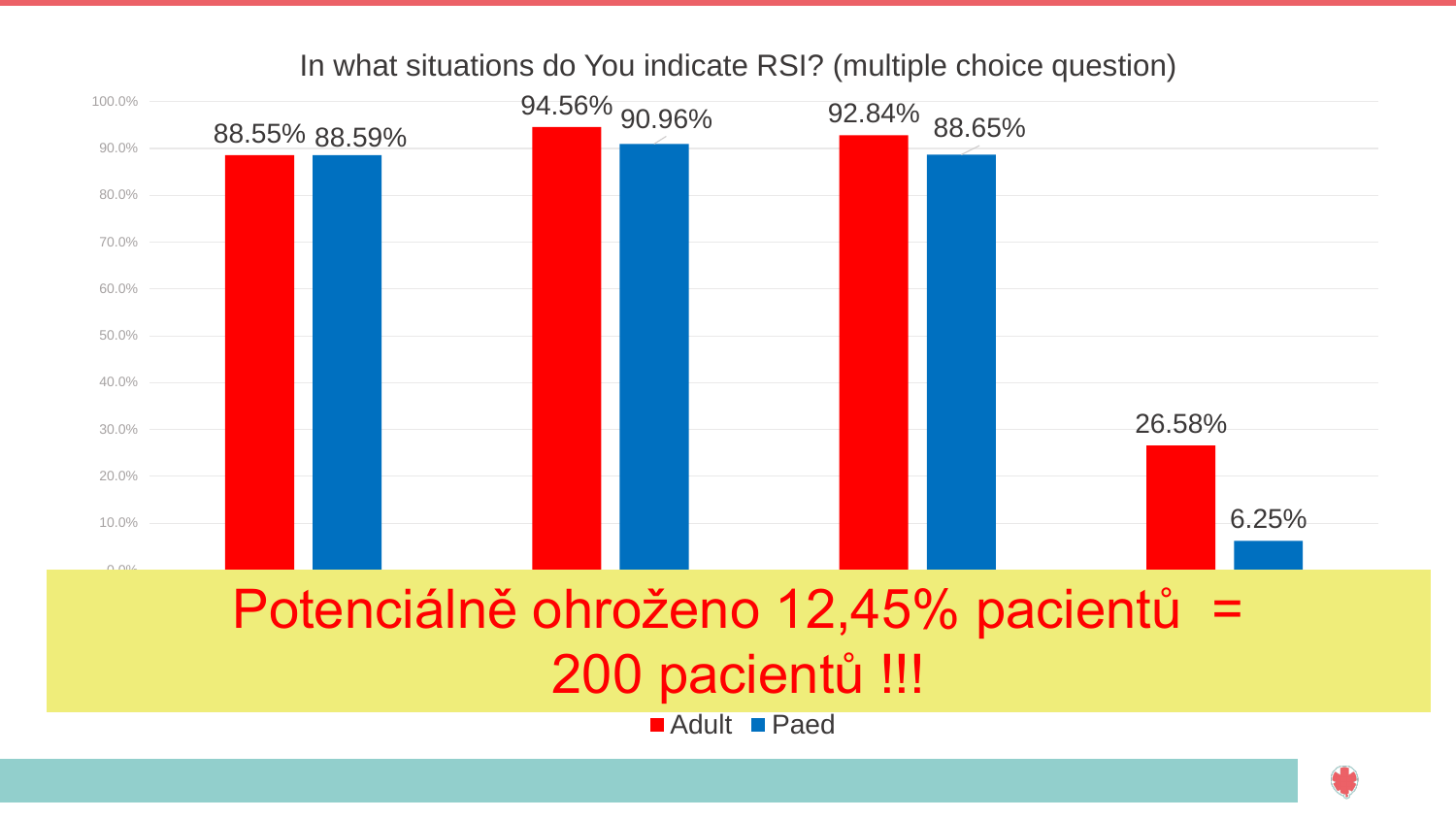## **What kind of patient´s position do You prefer for Rapidsequence induction?**

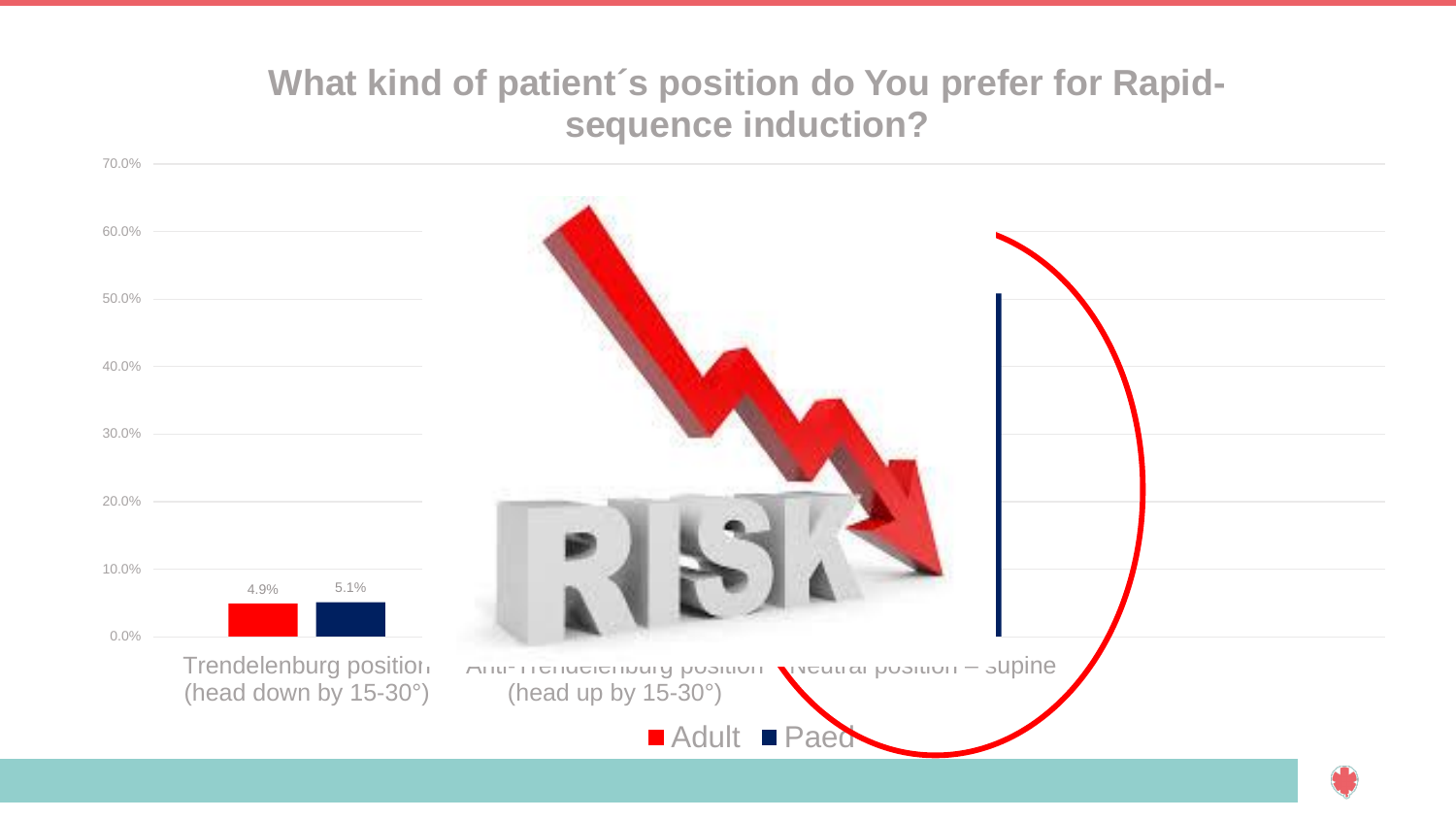## **Do You use Sellick manoeuvre in RSI?**

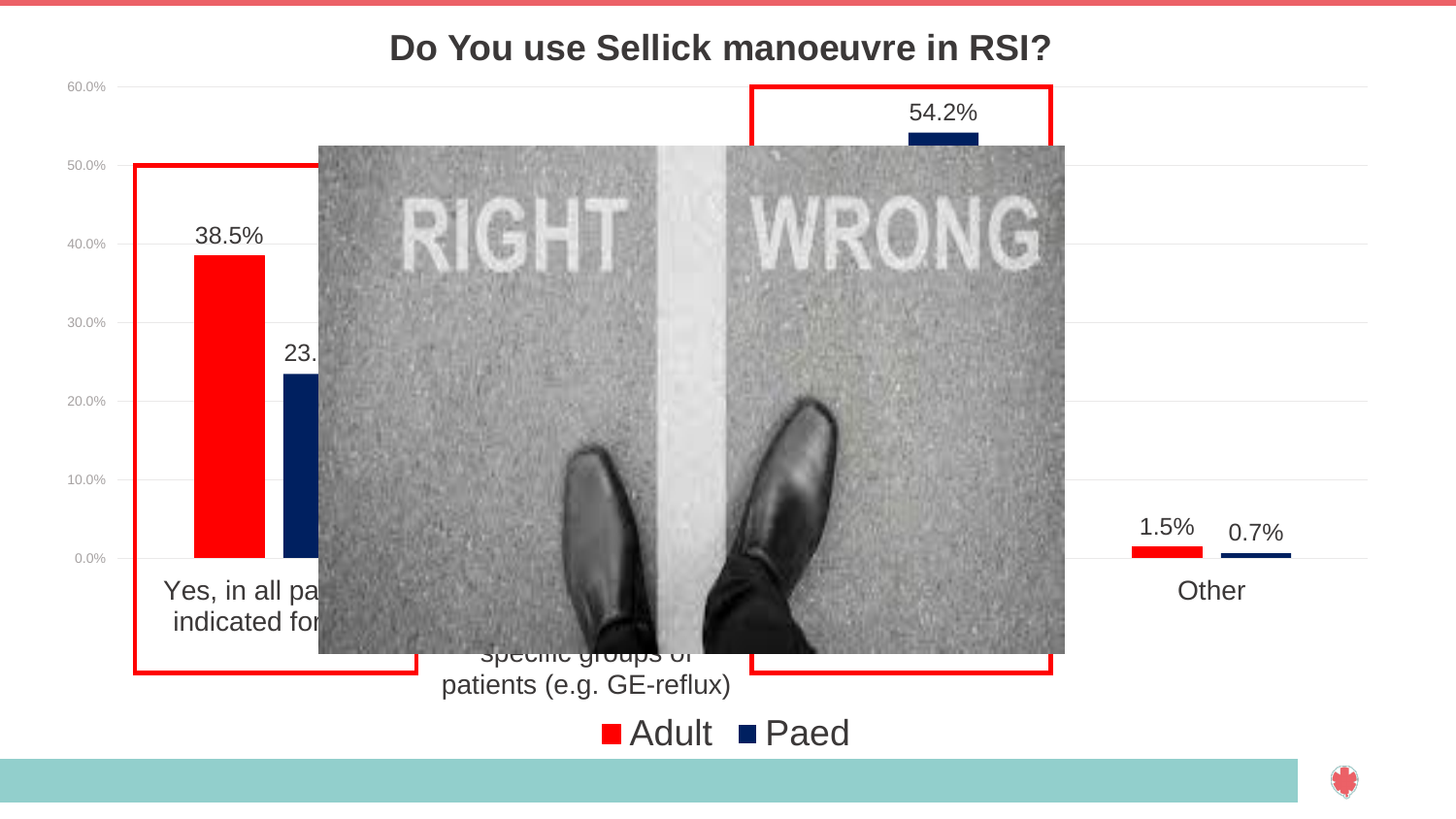

■ Propofol ■ Thiopental/Thiopentone ■ Etomidate ■ Ketamine ■ Benzodiazepine – e.g. midazolam ■ Inhalation induction with sevoflurane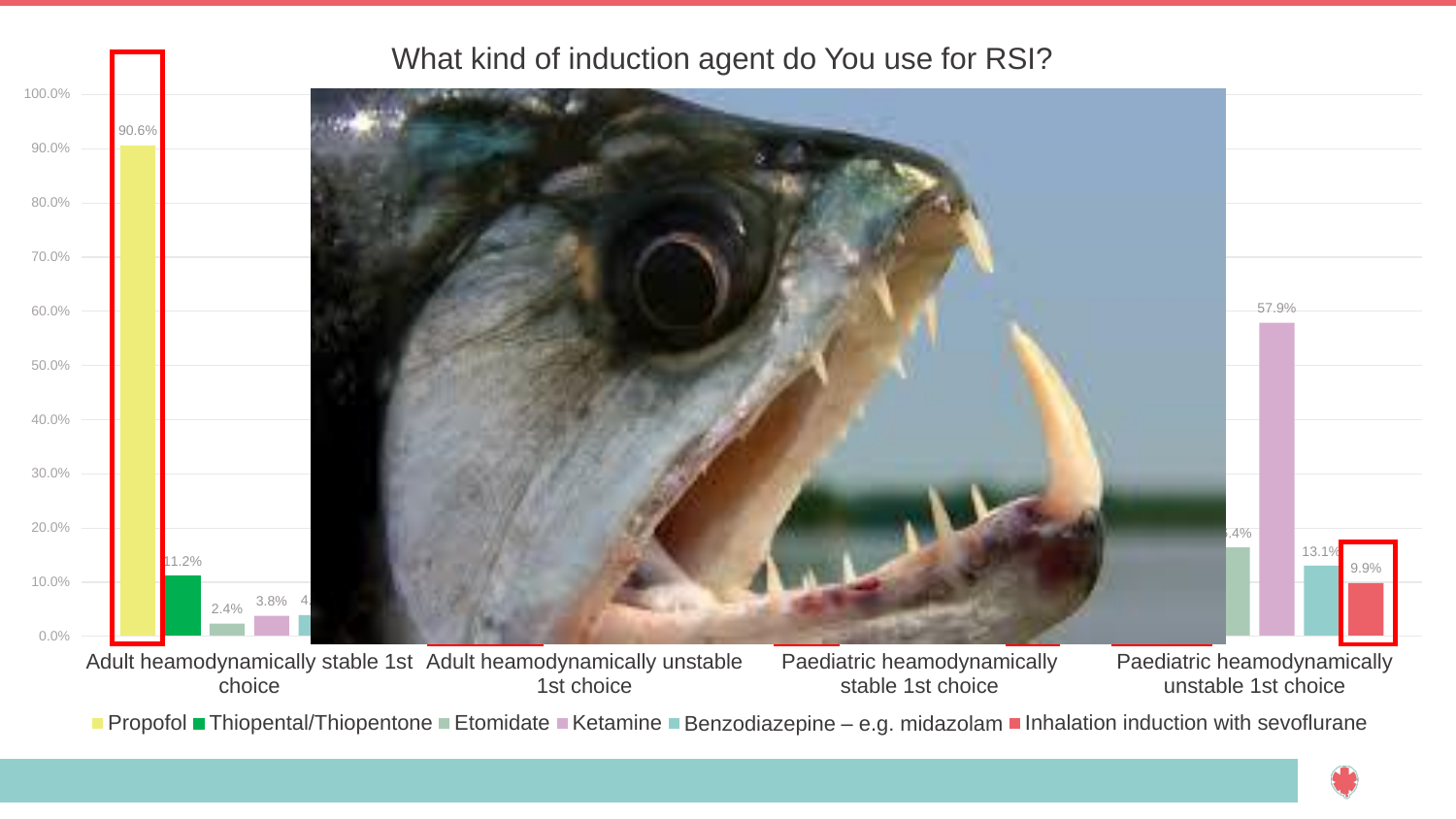### Do You ventilate the patient via face mask before anaesthesia induction (before first intubation attempt)?